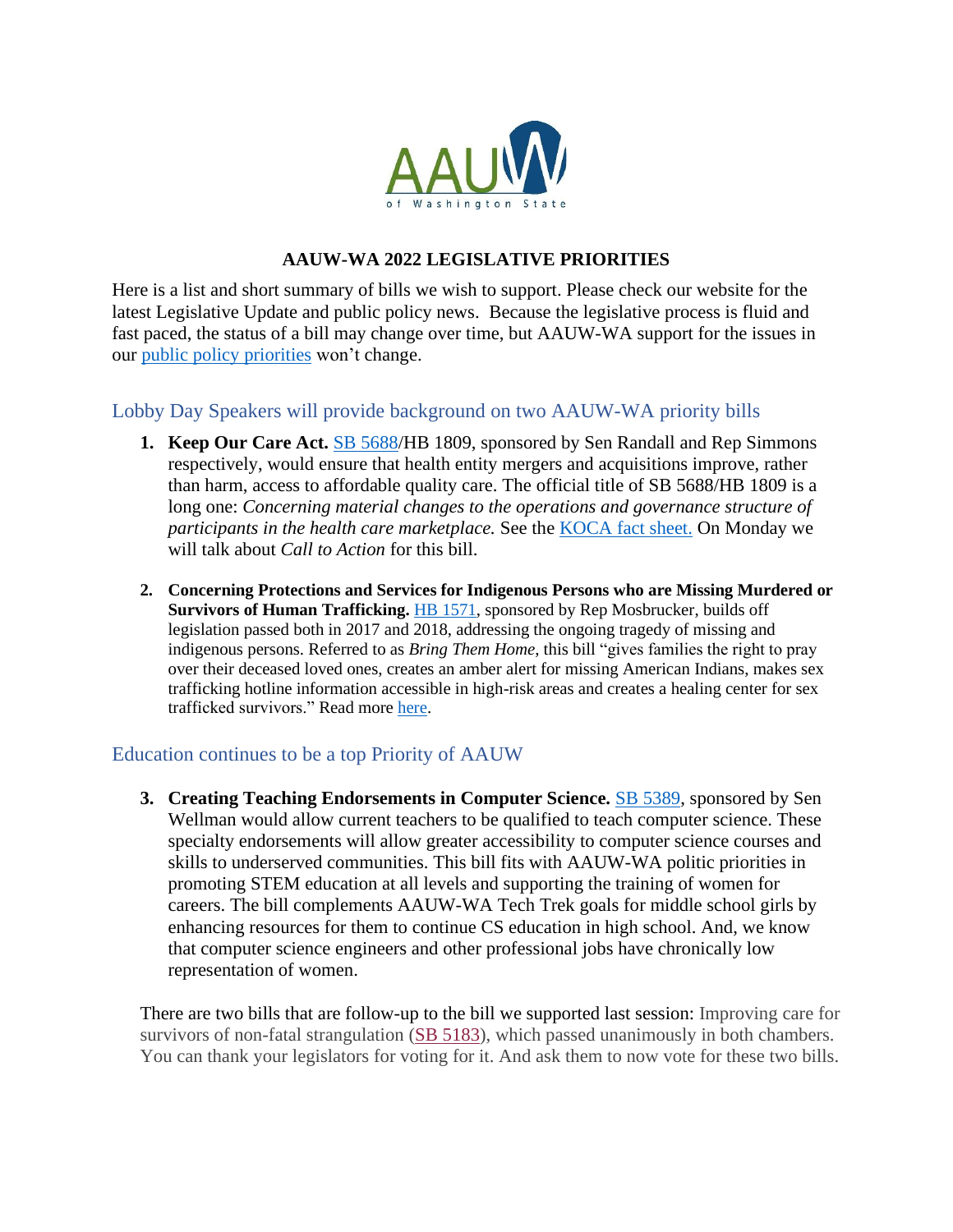- **4. Creating programs to encourage sexual assault nurse examiner training.** [HB 1621,](https://app.leg.wa.gov/billsummary?BillNumber=1621&Year=2021&Initiative=false) sponsored by Rep. Mosbrucker, would require the Department of Health to establish a stipend program for licensed nurses training to become certified sexual assault nurse examiners (SANEs). HB 1621 is an attempt to address the acute problem of many counties not having SANE nurses available to offer services to sexual assault survivors.
- **5. Increasing the availability of sexual assault nurse examiner education in rural and underserved communities.** [HB 1622,](https://app.leg.wa.gov/billsummary?BillNumber=1622&Initiative=false&Year=2021) also sponsored by Rep Mosbrucker, would require the WA State University College of Nursing to establish a sexual assault nurse examiner (SANE) online and clinical training program, and a regional SANE leader pilot program. Only Harborview Medical Center in Seattle now offers this program.
- **6. Higher Education Affordability.** [HB 1659](https://app.leg.wa.gov/billsummary?billnumber=1659&year=2022) sponsored by Rep Slatter would make higher education more affordable and accessible for students. It expands the Washington College Grant (WCG) program by modifying the income eligibility thresholds and award levels. And it allows for an additional annual stipend for expenses beyond tuition and fees such as books, lab fees, supplies, technology, transportation, housing, and child care.

## Other Lobby Day Bills reviewed and vetted for support by National Workplace Protections

**7. Changes to the Paid Family Leave.** [SB 5649](https://app.leg.wa.gov/billsummary?BillNumber=5649&Year=2021&Initiative=false) sponsored by Sen Robinson, will make improvements to our Paid Family and Medical Leave law by making it more compassionate and easier for workers, health care providers, and employers to utilize. See [SB 5694 Factsheet from EOI.](http://www.opportunityinstitute.org/wp-content/uploads/2022/01/SB-5649-Factsheet-v2.pdf)

*"This language and the intent of the legislation falls squarely within the center of AAUW's economic security PPPs. The list of current supporters [includes] many of which, AAUW works with in coalition on the federal level."* From AAUW national.

**8. Pay Gap Legislation.** [SB 5761](https://app.leg.wa.gov/billsummary?BillNumber=5761&Initiative=false&Year=2021) is sponsored by Sen Randall and Sen Keiser. This legislation that would require employers to provide wage and salary information to applicants for employment.

**"***The legislation's intent falls within AAUW's economic security PPPs (equal pay, paycheck fairness).* From AAUW national.

## Civil Rights

**9. Preserving Abortion Access** [HB 1851](https://app.leg.wa.gov/billsummary?BillNumber=1851&Initiative=false&Year=2021) [/SB 5766](https://app.leg.wa.gov/billsummary?BillNumber=5766&Chamber=Senate&Year=2021) Preserving a pregnant individual's ability to access abortion care, sponsored by Rep Thai and Sen Randall respectively, would grant specific statutory authorization for physician assistants, advanced registered nurse practitioners, and certain other providers acting within their scopes of practice to perform abortions. It also prohibits the state from taking action against an individual based on pregnancy outcomes or for assisting a pregnant individual in exercising the right to reproductive freedom. Read more [here.](https://lawfilesext.leg.wa.gov/biennium/2021-22/Pdf/Bill%20Reports/House/1851%20HBA%20HCW%2022.pdf?q=20220119162156)